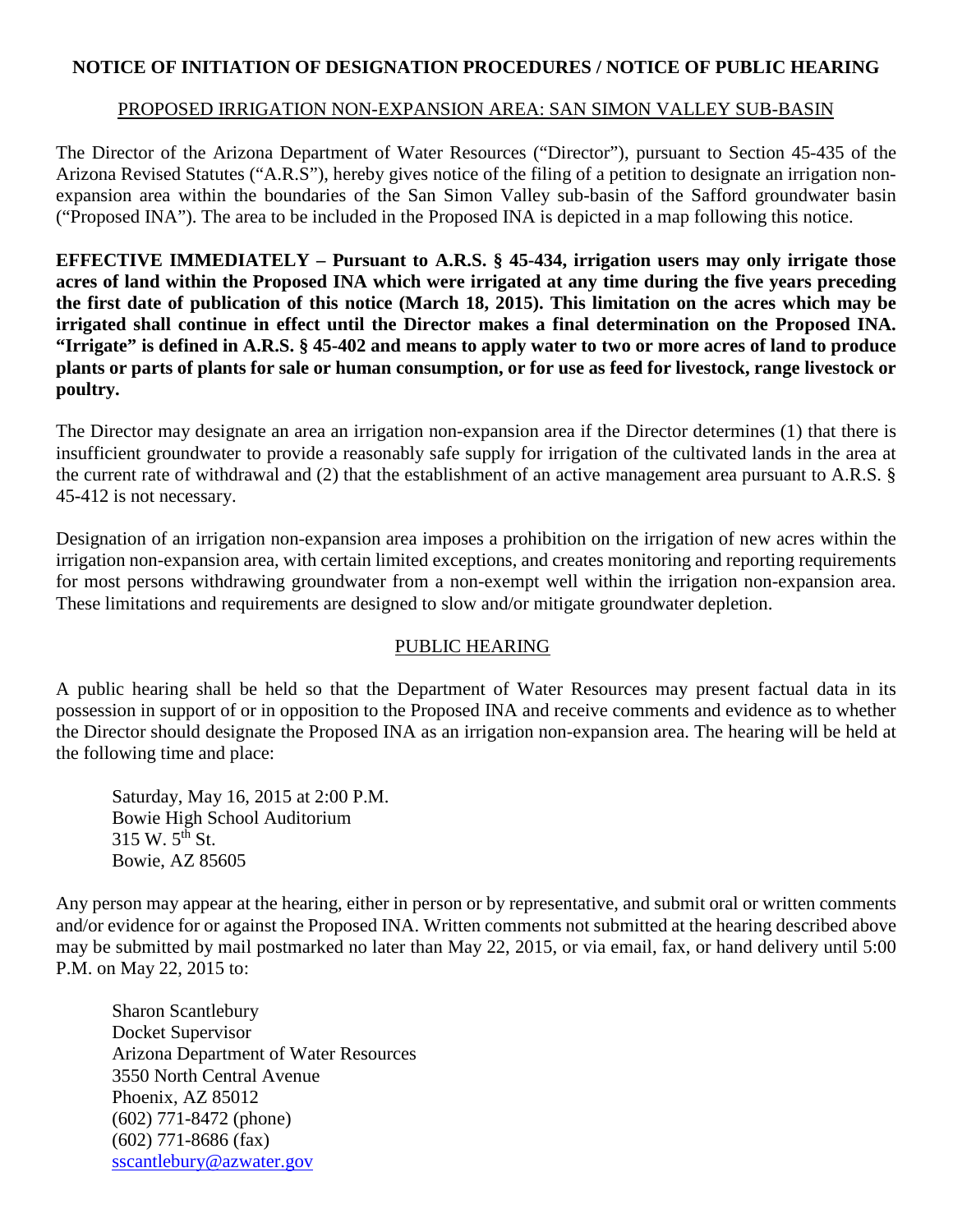The petition to designate the Proposed INA as an irrigation non-expansion area is available online at [http://www.azwater.gov/azdwr/SanSimonValley.htm.](http://www.azwater.gov/azdwr/SanSimonValley.htm)

If, because of a disability, you need a reasonable accommodation to participate in this hearing, please contact Sharon Scantlebury with the Arizona Department of Water Resources at (602)771-8472 or [sscantlebury@azwater.gov.](mailto:sscantlebury@azwater.gov) Please make such requests as soon as possible to allow time to arrange the accommodation.